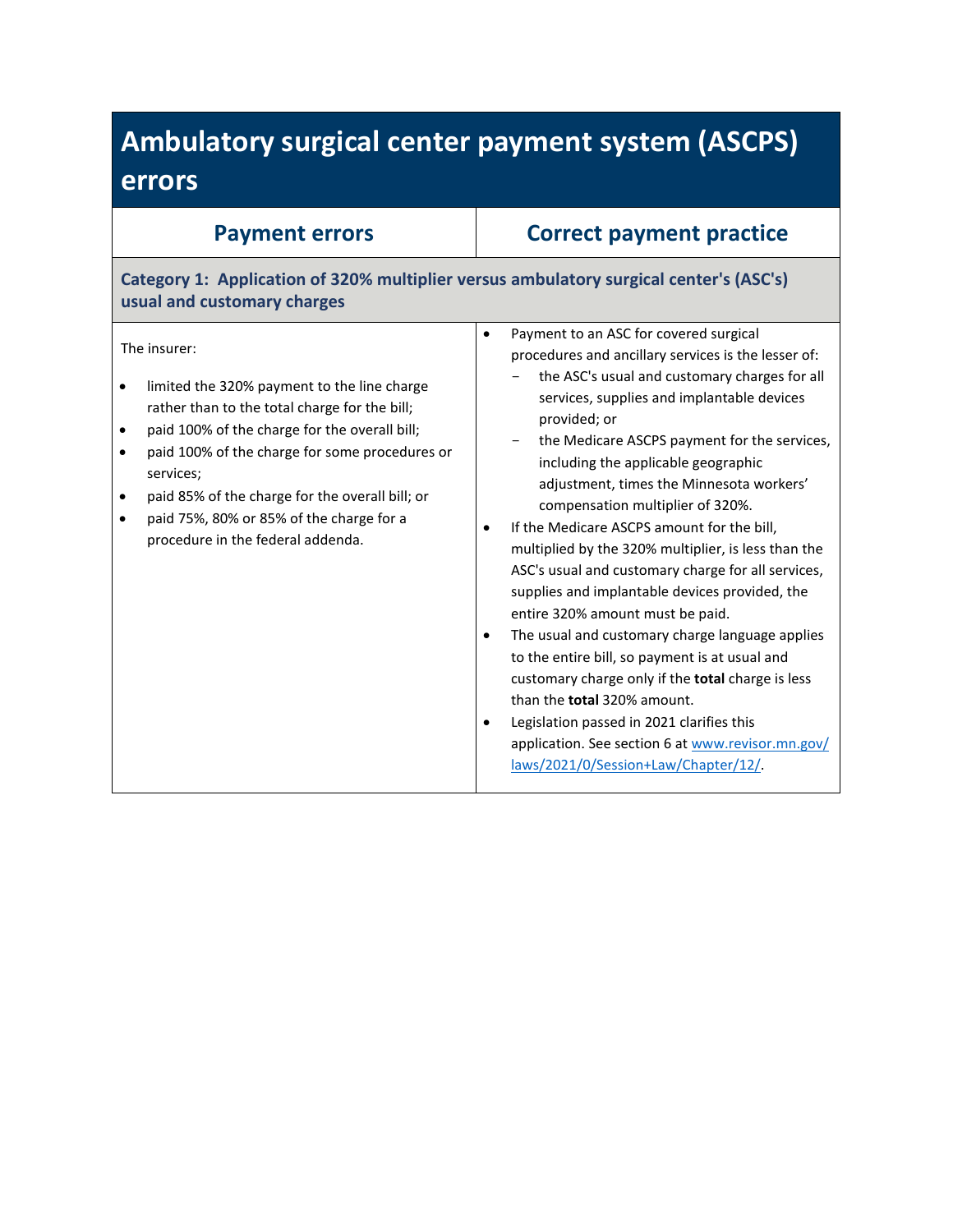## **Category 2: Multiple surgical procedure discount for services in the ASCPS**

#### The insurer:

- applied the multiple-procedure discount to ineligible procedures in the federal addenda;
- applied the multiple-procedure discount to a procedure in the federal addenda where there was just one such procedure on the bill;
- applied the multiple-procedure discount to a procedure in the federal addenda where there was just one such procedure along with a procedure outside of the addenda;
- paid for a subsequent procedure (a procedure other than the most expensive) in the federal addenda at 50% of charge rather than 50% of the 320% amount (the Medicare amount times 320%);
- paid for a subsequent procedure (other than the most expensive) in the federal addenda at 37.5%, rather than 50%, of the 320% amount (the Medicare amount times 320%); or
- <span id="page-1-0"></span>• failed to apply the multiple-procedure discount.
- When more than one surgical procedure **that is subject to the multiple procedure discount** (according to the Medicare addenda) is performed in the same operative session, special payment rules apply.
	- Step 1: The covered surgical procedure with the highest payment rate in Column G of Addendum AA is paid at the full Minnesota payment rate.<sup>[1](#page-1-0)</sup>
	- Step 2: For any other procedure performed in the same operative session that is subject to the multiple procedure discount according to this column, payment is 50% (0.5) of the Minnesota payment rate.
- This multiple-procedure discount is only applicable when more than one procedure on the bill is in Addendum AA and is identified as subject to multiple procedure discounting in that addendum. Column D of Addendum AA indicates whether a service is subject to the multiple procedure discount.
- Legislation passed in 2021 clarifies multiple procedure rules for ASCs. See section 6 at [www.revisor.mn.gov/laws/2021/0/Session](http://www.revisor.mn.gov/laws/2021/0/Session+Law/Chapter/12/) [+Law/Chapter/12/.](http://www.revisor.mn.gov/laws/2021/0/Session+Law/Chapter/12/)